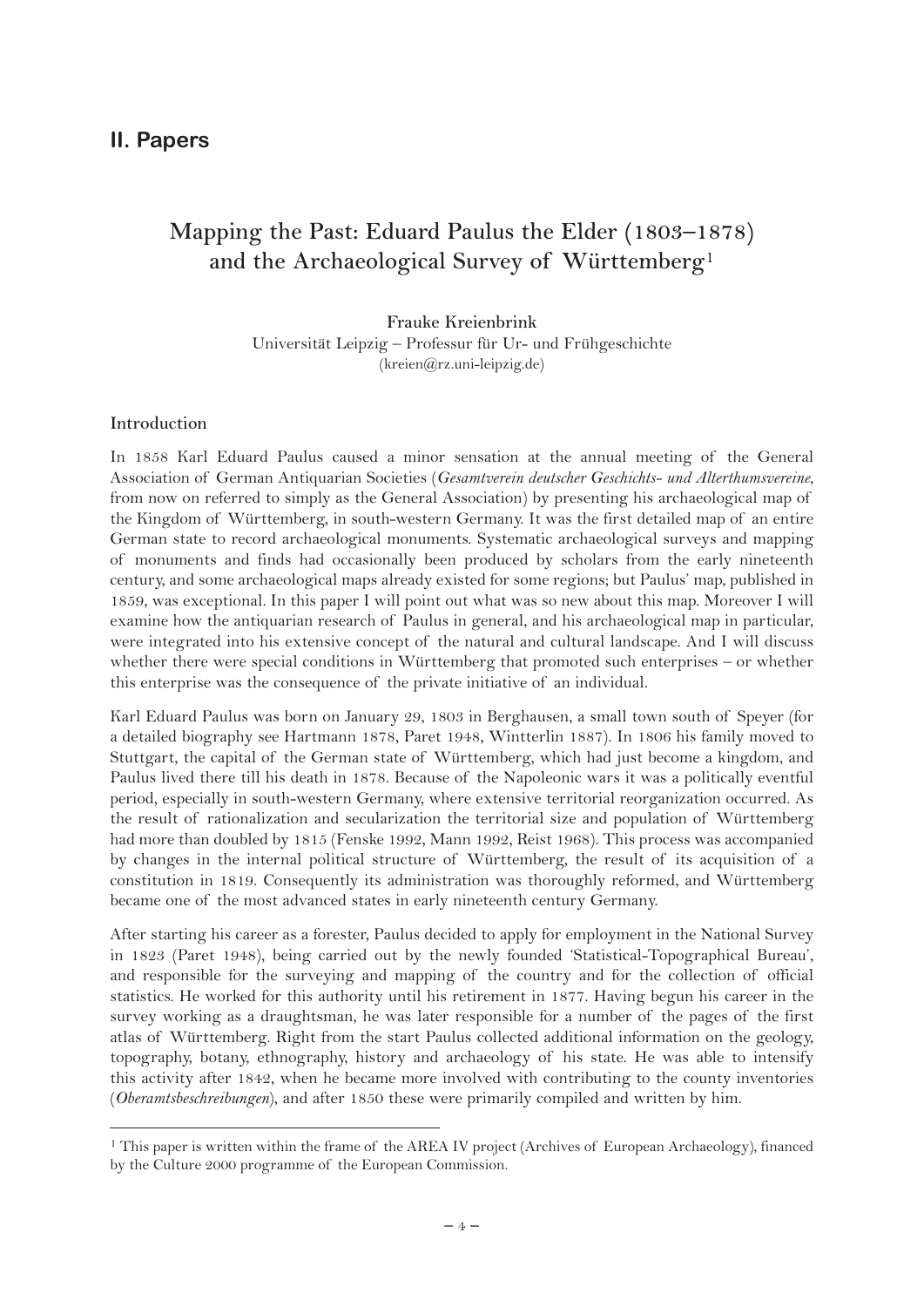As one of the founders of the Antiquarian Association of Württemberg (*Württembergischer Alterthumsverein*) in 1843 Paulus made considerable contributions to its success (for the history of this association see Maurer 1994). In particular he initiated and promoted its archaeological work and activities, and was principle contributor to the periodicals of the association over a long period. From 1856 to 1874 Paulus regularly participated in the annual meetings of the General Association, where he met the leading antiquarian researchers of his time, and where he was acknowledged as an authority primarily because of his archaeological maps.

## **The Archaeological Work of Eduard Paulus**

Paulus' archaeological research started as early as 1822 (Paulus 1875: 149). During the early years of his work for the national survey he undertook the mapping of archaeological monuments, as other surveyors did. But in addition Paulus searched for monuments during his leisure time as well. As a result, over the years he discovered hundreds of archaeological sites: Roman roads and settlements as well as the Limes, and also burial mounds, early medieval cemeteries, hill forts etc. He presented the results of this research in numerous publications of the Antiquarian Association of Württemberg, and in the form of different archaeological maps. He presented his first archaeological maps, showing parts of Württemberg, at the annual meetings of the General Association in Ulm (1855), Augsburg (1857), and Berlin (1858) (see the minutes of these meetings: Estorff 1855/56: 24, Estorff 1857/58: 15, Lisch & Adler 1858/59: 20).

In 1859 his archaeological map of the whole state of Württemberg was published, drawn at a scale of 1:200,000. Over the following decades four more editions of it were published. In 1875 Paulus supplemented the map with an explanatory text, and in 1877 with an inventory of all known monuments (Paulus 1875a, 1875b, 1877).



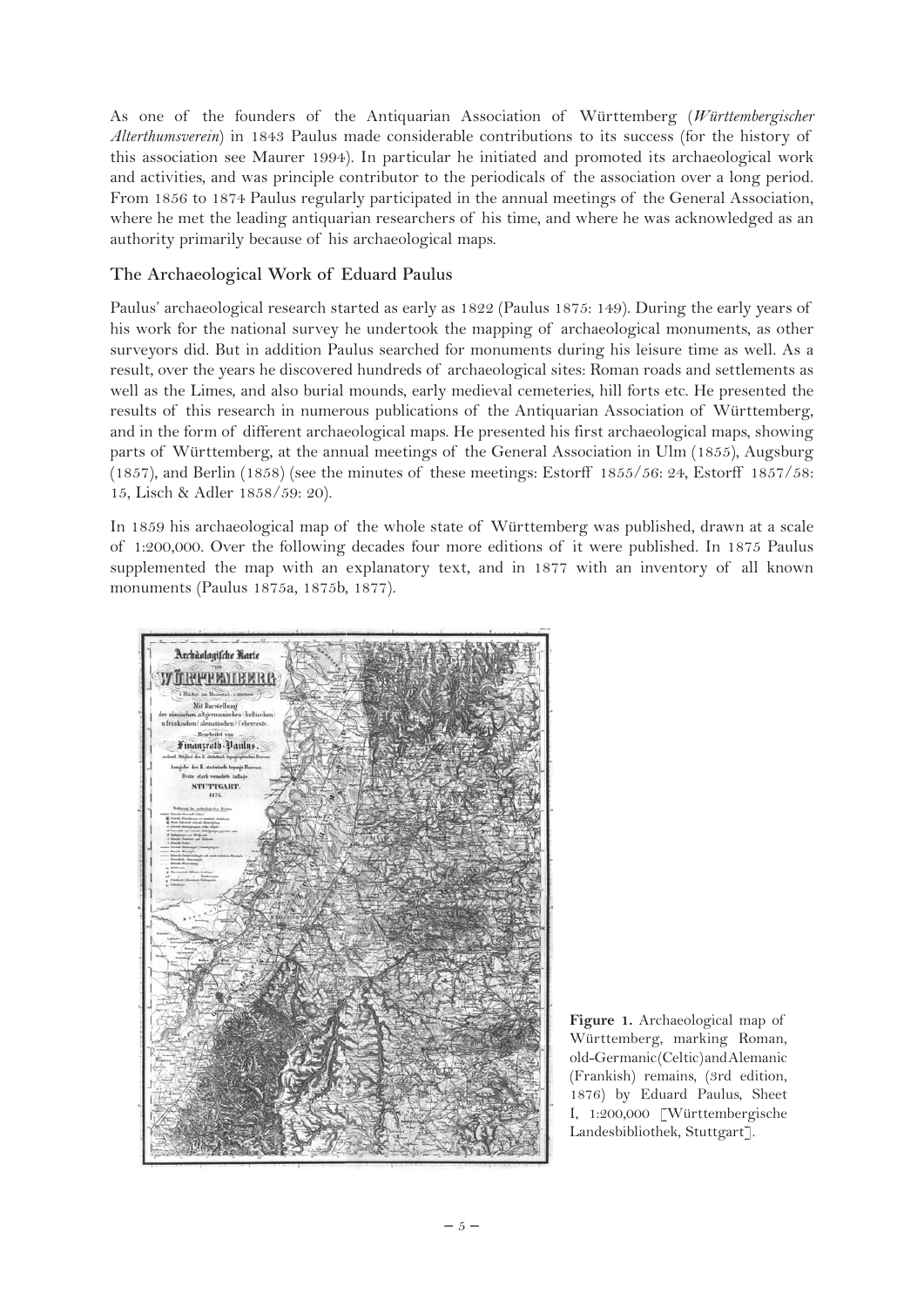The map was intended to be a distribution map and was based on the new accurate and detailed topographical map of Württemberg. For this reason the monuments could be located exactly, and the situation in the terrain was shown as well. The map also had a chronological dimension. Since Paulus did not accept the Three Age System, he instead divided the monuments into "*old-Germanic (Celtic)*", "*Roman*" and "*Alemannic (Frankish)*".2 This corresponded to a succession of pre-Roman, Roman and post-Roman monuments, the "Roman" were marked in red, and the "old-Germanic (Celtic)" and the "Alemannic (Frankish)" in blue.

Although Paulus also used information from other researchers, most parts of the map were based on his own intensive and long-term fieldwork, using surveys and excavations. Paulus was keenly aware of this (Paulus 1875a: 149, 1875a: 152). When he started his work, only a very few sections of Roman roads were known. Scholars had mostly reconstructed them using written sources and field names. Paulus in contrast went into the field, where he closely investigated the terrain and looked for actual traces of the roads. He proceeded to track down any monuments very systematically. In this way Paulus' work demonstrates very clearly the change in antiquarian practices, from investigations based mainly on written sources, to the inspection and recording of monuments *in situ*, and the recognition of monuments and artefacts as independent historical sources.

Paulus described his survey methods in a few articles, so they are well understood (Paulus 1856, 1875). As a first step he studied the conditions of the terrain using maps, and if possible actually in the field, and he consulted land registers, stock books and other historical sources, looking to identify field names and legends that referred to archaeological monuments. In this way Paulus tried to narrow down the investigation area as far as possible. Having thus determined an area in which he could reasonably assume to find a monument, he then went out into the field to inspect it, and if possible, in the company of a local man familiar with the local area. He first checked for visible remains. If nothing was left on the surface he looked for distinctive features in the terrain, and also for crop marks (Paulus 1856: 27, 30; 1875a: 151, 156), in order, for example, to trace the course of a road or of walls. He also asked local people whether stones or ceramics were found when ploughing, or whether anything unusual was known about the site. While following the course of a road he used a stick with an iron tip to detect stones under the surface (Paulus 1856: 30). When necessary he dug a test trench to make sure that archaeological remains were really present, and also to date them.

Unfortunately Paulus did not elaborate on his excavation methods in the same way that he did for his survey methods. But his few reports on the excavation of burial mounds suggest that his excavation methods were probably as systematic and exact as his survey methods (for a detailed description of Paulus' observations concerning burial mounds see Paulus 1875a: 158–164). He not only looked for finds but also recorded their contexts (Paulus 1859: 20, 1875a: 158–164). He drew sections, and documented his observations by drawings and notes about features. He learned to distinguish the different types of construction of burial mounds, and to identify the grave goods typical of burial mounds or early medieval graves (*Reihengräber*), as well as the spectrum of finds at Roman settlements (Paulus 1875a: 153–154, 156). He paid particular attention to ceramics, and dated hill forts by comparing their ceramics to those in graves (Paulus 1875a: 165). Only if he was certain about the age and the character of a monument did he plot it on the map – if he had doubts, he did not (Paulus 1875a: 153, 156; 1876: 2).

In this way and over a number of years, Paulus drew the archaeological map of Württemberg, and the number of known monuments increased. He was well aware of the fact that the map was nevertheless incomplete – because he had investigated some regions less closely than others – and that subsequent generations would make further discoveries (Paulus 1875a: 152–153, 1877: 78). Furthermore he recognised that the chances of preservation and discovery were different according to the various types of monuments, and that this also affected his distribution maps (Paulus 1875a: 158–159).

<sup>&</sup>lt;sup>2</sup> This division he first put forward in a paper in 1859, in which he gave the first datings of the burial mounds of the pre-Roman period (Paulus 1859: 27–28).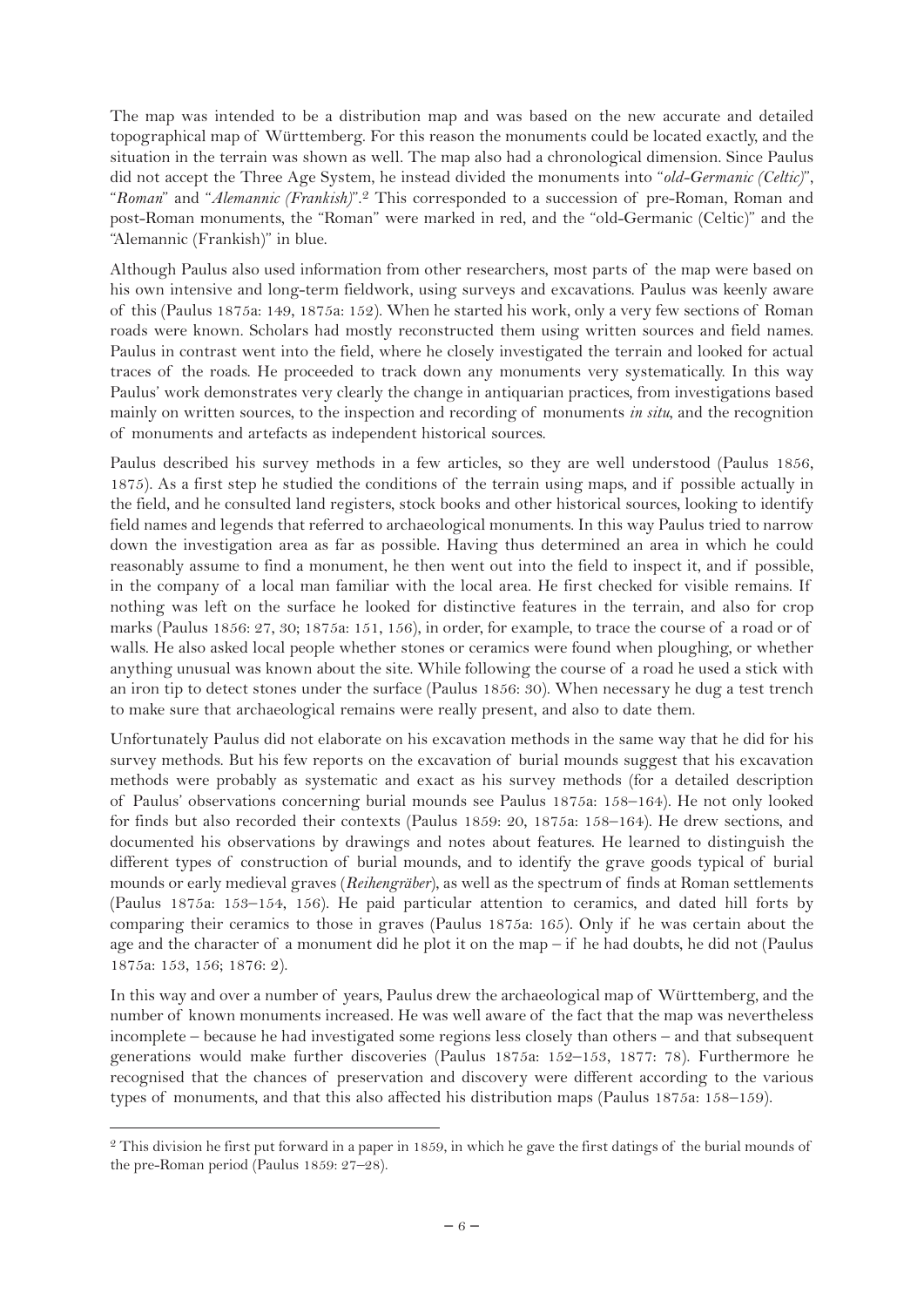

**Figure 2.** Excavation plan of a burial mound, showing its construction and the grave goods *in situ* (Paulus 1854: 22).

The area of his work was primarily determined by practical factors, such as the regions he travelled around on behalf of the Statistical-Topographical Bureau, and those for which he had accurate topographical maps. The map therefore covers a nineteenth century political territory, and does not take into account prehistoric or historic conditions or biogeographic regions. And although Paulus wrote in a very neutral and factual style, it nevertheless is clear that he was a faithful and loyal public servant and citizen of Württemberg.

The aim of the map was not only to preserve information about endangered monuments, but also to provide Paulus with a basis for the reconstruction of prehistoric, Roman and early medieval settlement patterns. He did not treat the various types of monument as isolated from each other, but considered the connections between them (Paulus 1875a, 1875b). In this way he drew a picture of the Roman and the pre-Roman landscape, consisting of settlements and hill forts, road networks, different types of graves, the Limes etc. He brought the same perspective to bear on the pre-Roman settlement pattern, even though settlements of this period were not well known at this time, except for lake dwellings and hill forts. For Paulus there was a problem of preservation, because the ancient authors wrote about the wooden houses of the Germanic and Celtic people, which had subsequently decayed (Paulus 1875b: 78).

Paulus saw this reconstructed cultural landscape as embedded in its natural environment. Using the experience of his long period of fieldwork, he identified the typical landscape settings of the various types of monuments, e.g. the connection between fertile soils and settlements, the proximity of settlements to springs and rivers, or the characteristic conditions of the terrain where Roman roads were constructed (Paulus 1859: 3–4, 20; 1875a: 149–150, 155, 159). Moreover, he not only reconstructed the settlement patterns of the various periods, but he also recognised the partial continuity of settlement between the various time periods.

In this sense Denis Wood's claim, that "*maps construct – not reproduce – the world*" (Wood 1992: 17) could apply very well to Paulus' map, since it did not represent the landscape at a particular moment, but rather summed up the characteristics of different periods. And it showed not only remains that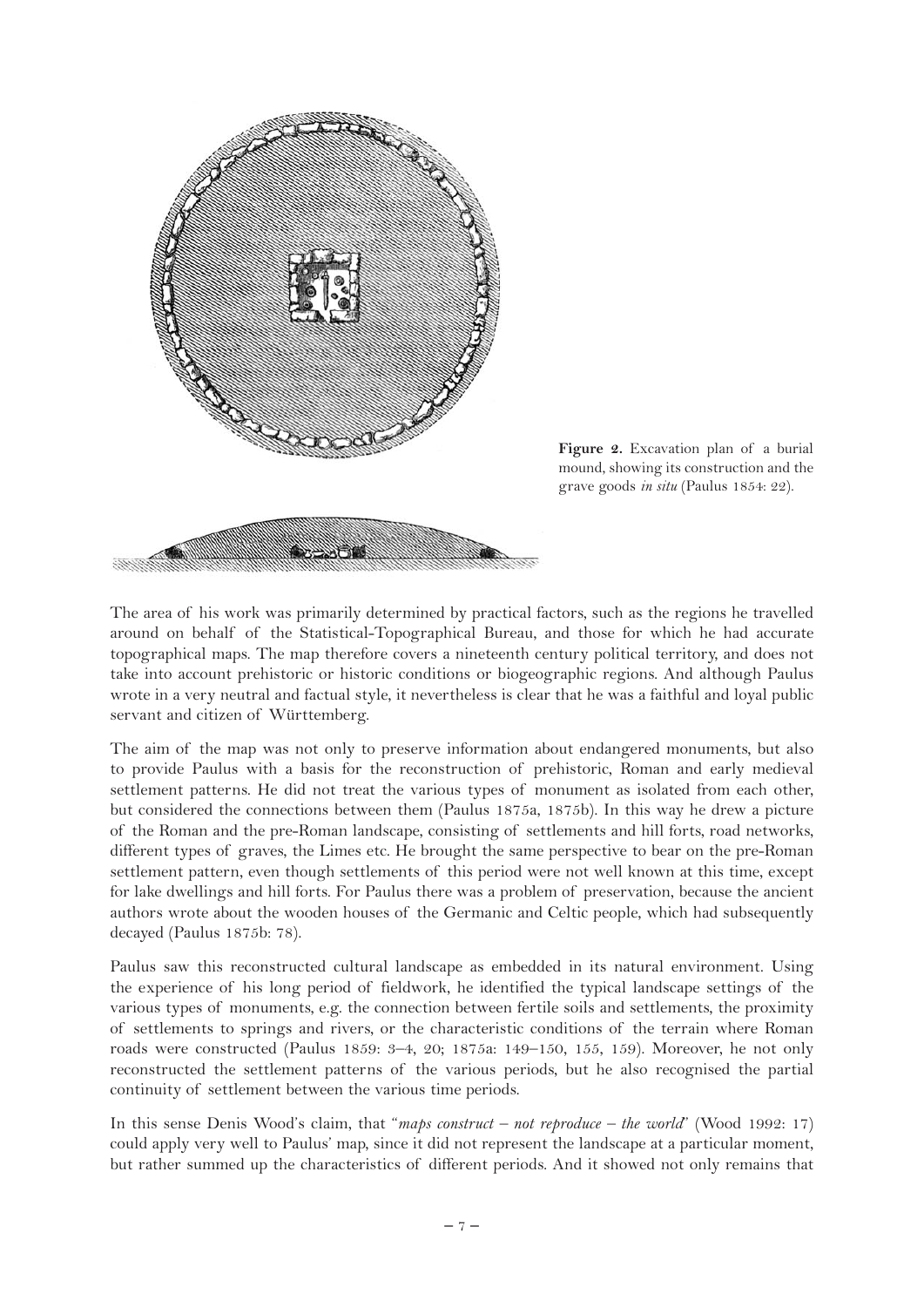were still visible and were part of the contemporary landscape, but also subterranean structures and remains that were only brought to light through excavation.

But Paulus' work and interests also ranged from geology and botany to folklore and history – the prehistoric monuments were only one part of his overarching conception of the landscape. This conception corresponded very well with the so-called *Vaterlandskunde*.

#### **The Concept of Vaterlandskunde and Its Institutionalisation in Württemberg**

The term *Vaterlandskunde*, which can be translated as 'patriotic studies', emerged in a number of German states in the early nineteenth century. It described the systematic and scientific survey of all aspects of a state, from its geology and topography, to its statistics, folklore and history, and included antiquarian studies (Memminger 1822, Baur and Kluge 1970: 34–40). These were no longer just the province of upper-class knowledge (*Herrschaftswissen*), but were published and intended to be accessible to all citizens, and all levels and classes of society. During the nineteenth century 'fatherland' (*Fatherland*) was an ambiguous term in Germany. It could mean Germany, as a whole, that is the future unified nation state, which did not in fact exist until 1871. Or, as it did earlier in the nineteenth century, *Fatherland* more usually referred to the various sovereign states within Germany: the kingdoms, duchies, principalities etc.

In 1822 Johann Daniel Georg Memminger (1773–1840), a topographer and the long time director of the Statistical-Topographical Bureau in Stuttgart, published a long paper in the *Württembergische Jahrbücher* (Württemberg Annals) about new institutions that should promote *Vaterlandskunde*. In this paper he identified the five main purposes of such 'patriotic studies' or *Vaterlandskunde* (Memminger 1822: 1–10):

- 1. They had to have scientific value, and be connected with general geography and folklore.
- 2. They had to comprise detailed knowledge of the state that was indispensable to its administration.
- 3. They had to be become an indispensable part of general education.
- 4. They were a necessary basis for civil and practical life. A responsible citizen could only participate in public affairs if he was informed about them.
- And the final point, particularly emphasised by Memminger:
- 5. They had to promote patriotism and public spirit.

For Memminger one of the most important purposes of *Vaterlandskunde* was to create a collective identity for all the citizens of the new state of Württemberg.

To improve the situation several new institutions were founded (Baur and Kluge 1970, Kluge 1970), one of which was the Statistical-Topographical Bureau in Stuttgart, founded in 1820. It was subordinate to the Ministry of Finance and was therefore a civil institution – not a military one as it was in other German states. The bureau was in charge of the geodesic and topographic survey of the country, of compiling economic and population statistics, and of collecting material for the county inventories. Primarily the gathering of information about the various districts was deemed necessary for effective administration, especially since Württemberg had just doubled its territory. In addition the Statistical-Topographical Bureau was responsible for the production and promotion of scientific knowledge of the state and within the state (Memminger 1822: 10–23). So the bureau's responsibilities covered topics such as folklore or local history, including archaeology. Above all – and this was the real novelty – the results were to be made available to the public, in periodicals and in the form of maps, in order to promote the development of a new common identity.

Between 1821 and 1851 a topographical map of the whole state of Württemberg, drawn on a scale of 1:50,000, comprising 55 sheets, was gradually published by the Statistical-Topographical Bureau (Lindner 2003: 430). Over the following years several thematic maps were also published. At the same time inventories of the Württemberg's sixty-four counties, or *Oberamtsbeschreibungen*, were published successively, finishing in 1886. For this reason Württemberg is often regarded as one of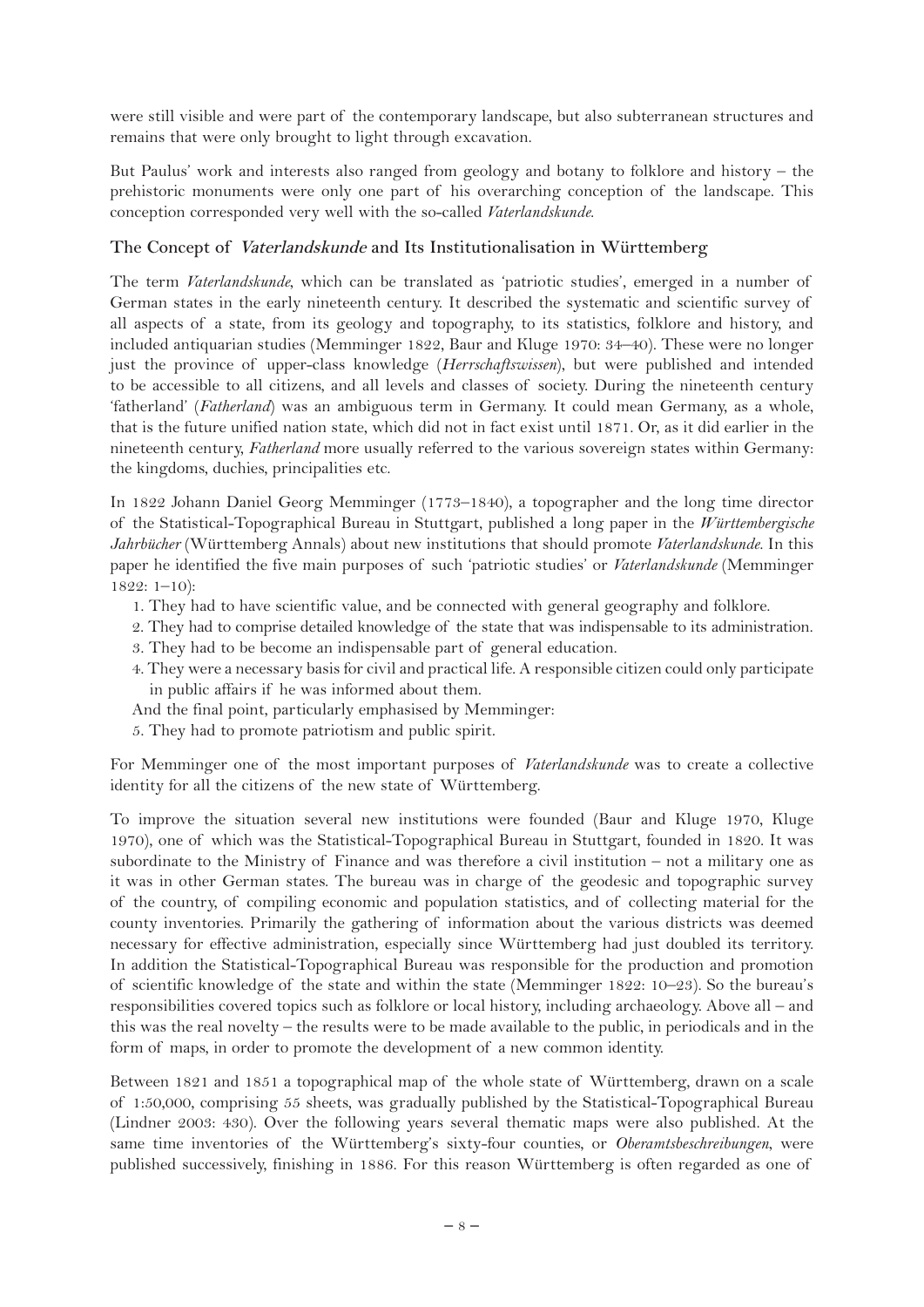the best inventoried German states of the nineteenth century (Baur and Kluge 1970, Kluge 1970, Reist 1968).

To support the scientific efforts of the bureau a new association, the *Verein für Vaterlandskunde* (Association for Patriotic Studies) was founded under the patronage of the King of Württemberg and led by the finance minister (see Memminger 1822: 23–36). Since the membership of this association was elitist, the Antiquarian Association of Württemberg (*Württembergischer Altertumsverein*) was founded in 1843 (Maurer 1994; for a comparison with other states see Clemens 2004). Even though this association was open to a broader public, it was nevertheless characterised by a close relationship with the royal dynasty and the state. The head of the association was Count Wilhelm of Württemberg, a cousin of the king, and many of its members were government officials.<sup>3</sup>

### **Archaeological Mapping and Surveying in Other German States**

It can be argued that although Paulus' work was primarily the consequence of his own initiative and interests, it could only have taken place because of favourable conditions in Württemberg. The accurate topographical map, and the acceptance of such enterprises by the state, formed an indispensable basis for it. Paulus even received several medals and honours for his work, and even for his archaeological map, not only from the King of Württemberg, but also from other sovereigns (Hartmann 1878: 8).

Other German states also founded new institutions for national survey either during the Napoleonic wars or subsequently (Lindner 2003: 428–439; for a detailed example see Habermeyer 1993). But in contrast to Württemberg, in most other states the surveys were conducted by the military. Nevertheless topographical maps were published for other states. Most of these official maps did occasionally record archaeological monuments, but normally such records were both sparse and selective, not least since they were not the primary aim of these surveys, and their inclusion depended on the interests of the surveyor responsible for them.

Archaeological maps of other German states comparable to Württemberg's were not published until a decade or more later.4 Accurate archaeological maps for the states of northern Germany were not even published until the early twentieth century.<sup>5</sup> This slow publication progress seems all the more surprising since the importance of systematic archaeological surveys and maps had been realized by several scholars in the early nineteenth century. For example, the Saxon official and antiquarian Karl Benjamin Preusker (1786–1871) regarded the localisation of archaeological monuments and finds and the drawing of distribution maps as one of the most important duties of the numerous new antiquarian associations (Preusker 1829: 31, 47–49). To gather the information required, Preusker recommended sending questionnaires to various local authorities, and to clergymen and officials. Preusker emphasised that the maps would not only give a better general perspective, but also that they might elucidate on the structure and function of particular monuments such as roads or defensive works.

In the 1850s the need for archaeological maps of all the German states was repeatedly discussed at the meetings of the General Association (e.g. see the report on the meeting in Dresden and Mainz in 1852: Schulz 1852/1853: 4). The Commission for the Study of the Limes (*Commission für Erforschung* 

<sup>3</sup> This was nothing unusual; for example the antiquarian associations of Saxony and Bavaria also had royal connections (Clemens 2004: 20–24, 309–310).

<sup>4</sup> For example Bavaria in 1879–1890; Baden in 1883; Hesse in 1888; Hohenzollern in 1894 (see Schumacher 1913).

<sup>5</sup> For example Mecklenburg in 1899; East Prussia in 1908; Thuringia in 1909 (Schumacher 1913). For most of the Prussian provinces (Brandenburg, Hanover, Nassau, Pomerania, Posen, the Rhine-Province, the Province of Saxonia, Silesia, Schleswig-Holstein, Westphalia and West Prussia) a general archaeological map had still not been produced by 1913 (Schumacher 1913). But for some of these states and provinces, inventories of monuments and finds had been published by the late 19th century (Schumacher 1909: 253).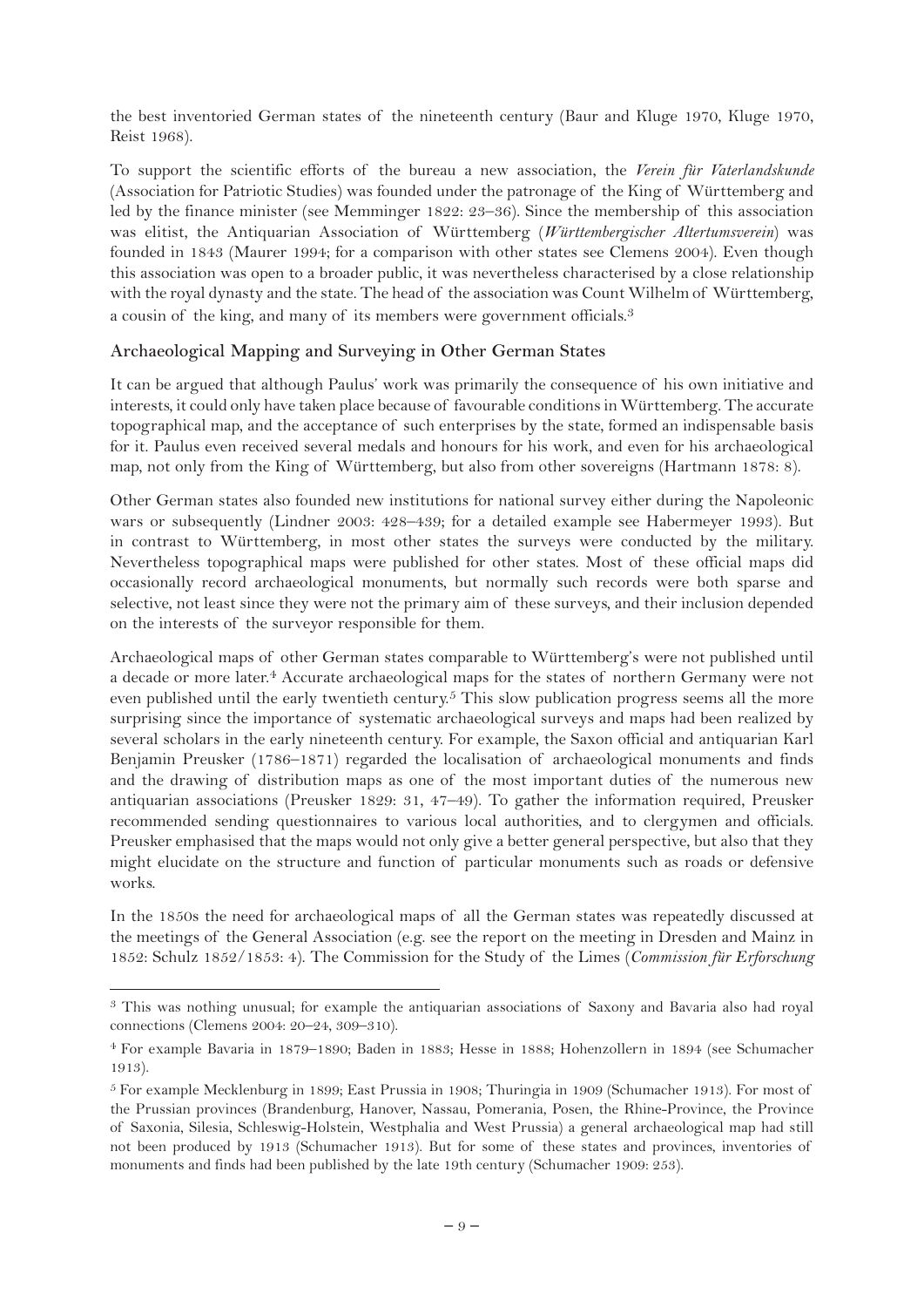*des Limes*) asked the governments of the southern and western states of Germany for topographical maps on which they could plot the course of the Limes. But the states' responses were very limited, and only the county of Nassau sent the requested maps promptly (Estorff 1853/1854: 29), a reflection of just how difficult the situation still was. At the meeting in 1854 the archaeological section stressed that they did not want the original military maps, but rather that they were requesting one or two copies of the maps that were already published.

A single archaeological map of all of the German states was thus far from becoming a reality, and most archaeological surveys from this time were usually limited to smaller regions. The research of Baron Georg Otto Carl von Estorff (1811–1877) in the Uelzen region of the Kingdom of Hanover (modern Lower Saxony) in northern Germany is a good example (for the work of von Estorff see Bath 1959). Von Estorff 's map was drawn to a scale of 1:100,000 and published within his monograph *Heidnische Alterthümer der Gegend von Uelzen im ehemaligen Bardengaue (Königreich Hannover)*, or 'Pagan Antiquities in the Vicinity of Uelzen in the former Barden-district (Kingdom of Hanover)' (von Estorff 1846). It was the result of ten years work on behalf of the Historical Association of Lower Saxony (*Historischer Verein für Niedersachsen*). Along with the map, the monograph comprised descriptions of burial mounds and megalithic tombs, and a finds catalogue with drawings of the artifacts and monuments.

On the map von Estorff recorded not only archaeological monuments such as megaliths, burial mounds and hill forts, but also '*woods, lakes, ponds, stones etc., that are remarkable through legends*' (von Estorff 1846: 123) – altogether around 7000 monuments. The map's border is decorated with drawings of megaliths, and in the upper left corner there is a detailed plan of the megaliths and burial mounds between the villages Haaßel, Niendorf and Secklendorf.

The map was based on the results of questionnaires, as with other contemporaneous maps, and also on field research by von Estorff himself. It differed from Paulus' map in several respects – quite apart from the different size of the area examined. The base map used by von Estorff was not derived from



**Figure 3.** Archaeological map of the Uelzen region, by G. O. Carl von Estorff, scale 1:100,000 (Barth 1959: Figure 2).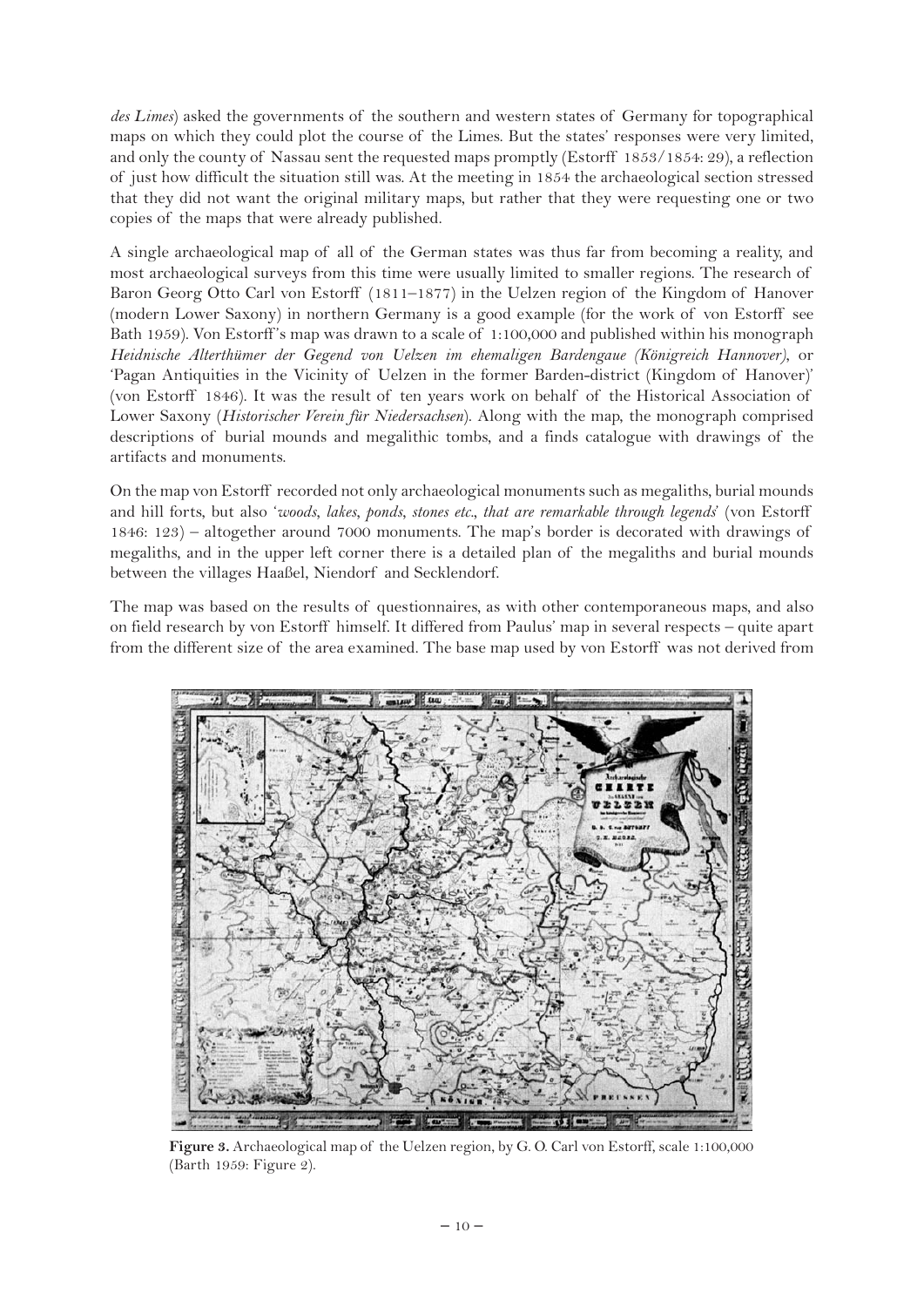

**Figure 4.** Map of the Bavarian district 'Rezatkreis', by F. J. von Stichaner (1836 (1837)).

an exact geodesic survey, and was therefore not precisely accurate (Bath 1959). Furthermore it was orientated according to the magnetic north pole. This inaccuracy was exacerbated by the fact that von Estorff did not draw his map while in the field, but afterwards, and in some cases years after visiting the monument in the field, with the help of a diary. For this reason the individual monuments could not be precisely located. And even though the finds catalogue and the plates were arranged according to the Three Age System, the map does itself does not reflect this chronological dimension.

In other German states the situation was similar, even though in some states accurate archaeological maps of particular regions existed as early as the 1830s or 1840s. One example is the map of the Bavarian district *Rezatkreis*, drawn by the Bavarian official Franz Joseph von Stichaner (1769–1856) and published in 1837 (Stichaner 1837; for a biography of von Stichaner see Schmitt 1899).

The map shows archaeological monuments such as burial mounds, Roman roads, the Limes, hill forts etc. It is based on cadastral maps, rather than on topographic maps, so relief is not shown. Moreover, the depiction of the course of Roman roads is more schematic than in Paulus' map of Württemberg. In an essay from 1834 von Stichaner described his method of detecting Roman roads (Stichaner 1834 (1835)). Using as the basis of his investigations, the *Tabula Peutingeriana*, an antique map showing the Roman road-system, he tried to identify the sites mentioned principally by using the names of modern cities, but he also paid attention to archaeological evidence, i.e. to the remains of the Roman roads themselves. Since he regarded the *Tabula Peutingeriana* as an accurate scale map, he considered the distance between the towns to be an essential criterion. Nowhere did he mention that he had ever gone into the field to try to trace the course of a road between two locations. An examination of the two 1837 maps seems to confirm the presumption that he more or less joined up the identified settlements on paper. His report was complemented by an inventory on which all monuments were listed in a table, briefly described, and particular observations recorded (Stichaner 1836 (1837): 43–101).

No similar maps of other Bavarian districts were produced at this time, and von Stichaner's map remained unique. A map of the prehistory of the whole of the Kingdom of Bavaria was first published between 1875 and 1891 by Munich teacher, Friedrich Ohlenschlager (1840–1916) (Ohlenschlager 1879–1891; see Schwarz 1972/1973: 224).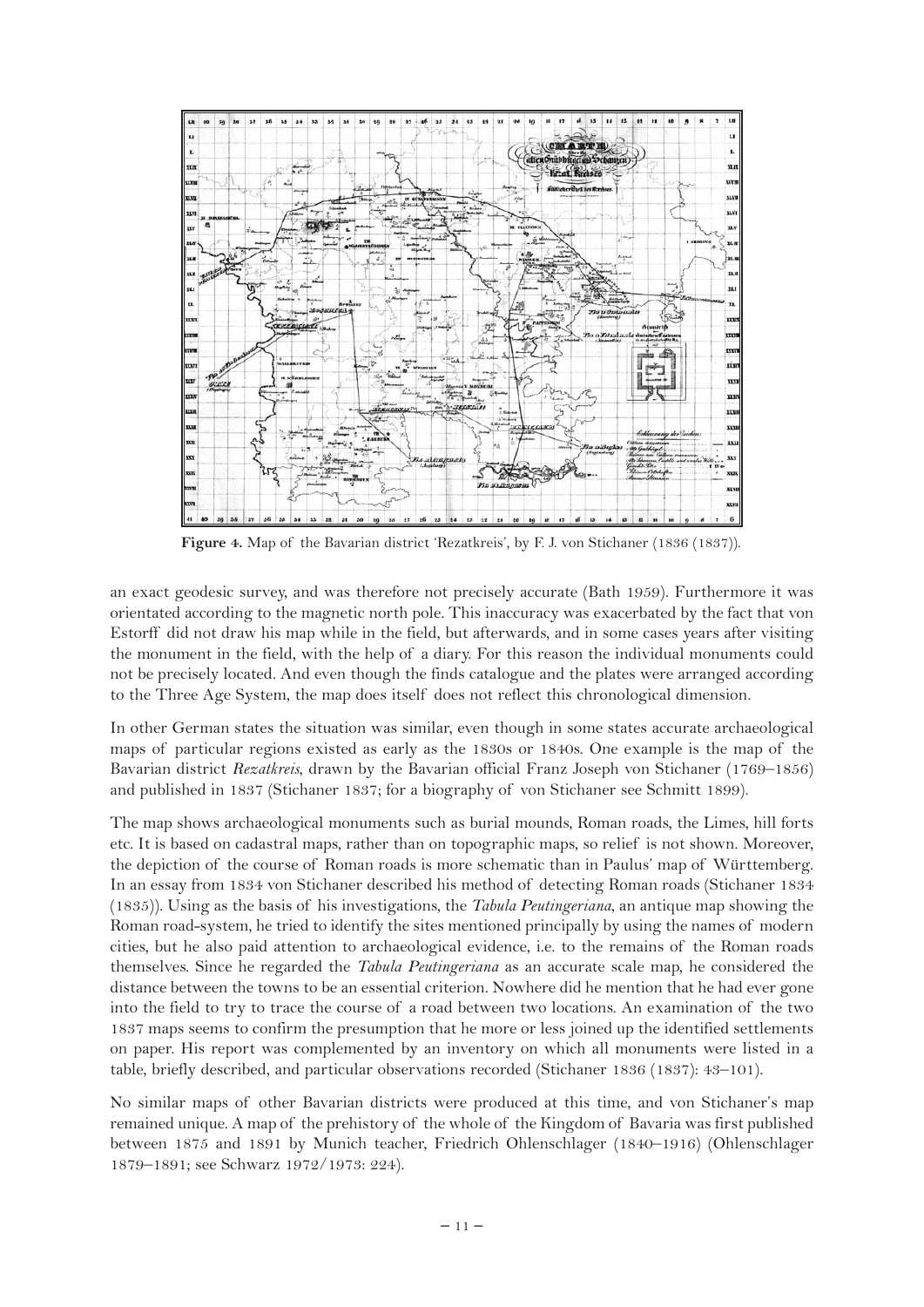#### **Conclusion**

This paper has shown that the work of Eduard Paulus stands at a point in the transition of archaeological research: between research based mainly on written sources, and research that recognised archaeological monuments as historical sources in their own right. Like the maps of von Stichaner and von Estorff, Paulus' work reflects the effort to systematically record known monuments, in order to get an overview of their differences and distribution, as well as to record and preserve this information for future generations. These efforts demonstrate both a growing awareness of the destruction of monuments by intensified agriculture and road building, and also the increasing systematisation of antiquarian research and the necessity of developing standardised classification.

But even though motives were often similar, conditions of work varied and consequently results differed. And so the map of Eduard Paulus was both exemplary and singular for its time because it combined the following characteristics: it was based on an accurate topographical map; its covered such a large area; it used field surveys; and it included a chronological dimension. Additionally, in its third edition it was accompanied by an inventory of monuments.

Although the making of the map began mainly as the result of individual initiative, its existence owed much to the official work of Paulus for the Statistical-Topographical Bureau. Furthermore the state promoted Paulus' efforts by publishing his map. In contrast, the two other maps were drawn up on behalf of local antiquarian associations, and were also published by them. The archaeological map of Württemberg shows how antiquarian studies were embedded into the broader concept of *Vaterlandskunde*, and how archaeological monuments were perceived as an integral part of the regional landscape. Thus the different maps presented in this paper reflect the territorial and political fragmentation of the German states, and show how this fragmentation affected antiquarian studies.

#### **References**

- Bath, F. C. 1959. *Kammerherr von Estorff, Wirken und Werk: Urgeschichtliche Landesaufnahme vor hundertzwanzig Jahren*. Uelzen: Becker Verlag.
- Baur, K. and H. Kluge. 1970. Die amtliche Statistik in Württemberg und Baden von 1820 bis 1945. In Statistisches Landesamt Baden-Württemberg (ed.) *150 Jahre amtliche Statistik in Baden-Württemberg*, pp. 34–75. Stuttgart.
- Clemens, G. B. 2004. *Sanctus amor patriae: Eine vergleichende Studie zu deutschen und italienischen Geschichtsvereinen im 19. Jahrhundert*. Tübingen: Niemeyer.
- Estorff, G. O. C. von. 1846. *Heidnische Alterthümer der Gegend von Uelzen im ehemaligen Bardengaue (Königreich Hannover)*. Hannover: Hahn.
- 1853/54. Protokolle der Verhandlungen der I. Section, für die Alterthumskunde der heidnischen Vorzeit. *Correspondenz-Blatt des Gesammtvereines der deutschen Geschichts- und Alterthums-Vereine* 2: 25–35.
- 1855/56. Gemeinschaftliche Sitzung der I. und III. Section: Ulm, am 21. September 1855. *Correspondenz-Blatt des Gesammtvereines der deutschen Geschichts- und Alterthums-Vereine* 4: 24.
- 1857/58. Referat des Kammerherrn Freiherrn v. Estorff über die I. Section, in der General-Versammlung zu Augsburg, am 18. September 1857. *Correspondenz-Blatt des Gesammtvereines der deutschen Geschichts- und Alterthums-Vereine* 6: 14–15.
- Fenske, H. 1992. Allgmeine Geschichte Südwestdeutschlands im 19. Jahrhundert. In H. Schwarzmaier (ed.) *Handbuch der Baden-Württembergischen Geschichte, 3: Vom Ende des Alten Reiches bis zum Ende der Monarchien*, pp. 1–23. Stuttgart: Klett-Cotta.
- Habermeyer, A. 1993. *Die topographische Landesaufnahme von Bayern im Wandel der Zeit*. Stuttgart: Wittwer.
- Hartmann, J. 1878. Eduard von Paulus. Nekrolog des Jahres 1878. *Württembergische Jahrbücher* 1878, 2: 5–9.
- Kluge, H. 1970. Die amtliche Landesbeschreibung. In Statistisches Landesamt Baden-Württemberg (ed.) *150 Jahre Amtliche Statistik in Baden-Württemberg*, pp. 255–272. Stuttgart.
- Lindner, K. 2003. Landesaufnahmen deutscher Territorien: Beispiele der Militärkartographie und ihr historischer Quellenwert. In D. Unverhau (ed.) *Geschichtsdeutung auf alten Karten: Archäologie und Geschichte*, pp. 411–